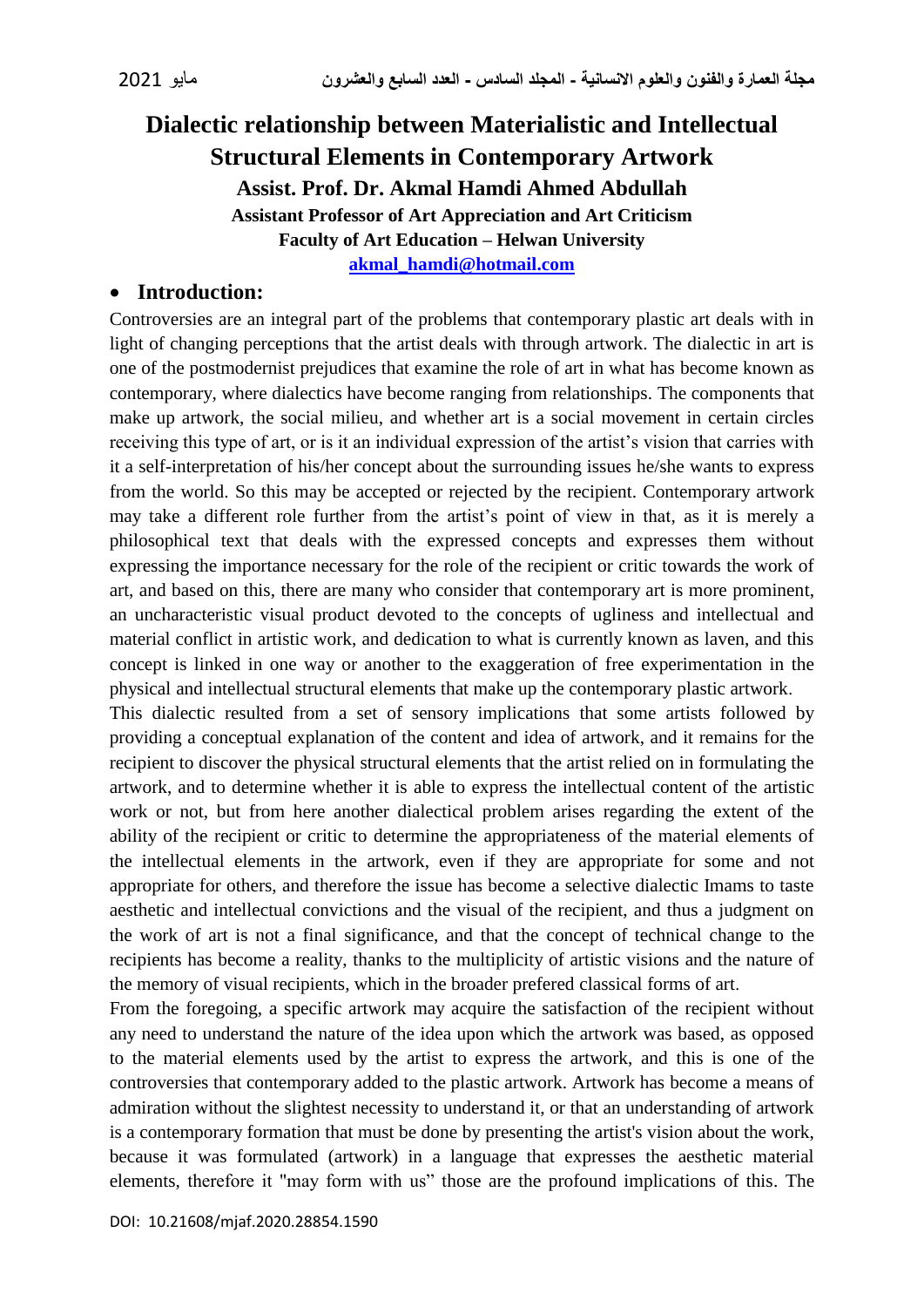artist may express it truthfully and directly, or we may see other signs and symbols that are essentially present in our accumulated visual and aesthetic experiences, or they may remain difficult to understand. "This is the essential outcome of the importance of reconciling the material and intellectual elements that contribute to building the fine art work in **contemporary** art.

## **Keywords:**

Dialectic Relationship – Structural Elements – Materialistic - Intellectual – Contemporary Artwork.

## **Problem Background:**

Most of the plastic art belonging to contemporary art participates in the expression of the idea composed of the artwork by dealing with the physical and sensory elements through which the recipient is communicated, the artist has become mainly dependent on the idea as a structural element of the artwork, and this is evident through the attempt of many of the artists in presenting a vision or an intellectual philosophy for their artwork so that the receiving audience can understand the idea that the artist relied on in formulating the formative structure of his/her artwork. The artist here has been using a medium (idea or vision) as a tool for communication between him and the recipient to understand the meanings of artistic symbols and symbolic connotations and issues that the artist is concerned with and implicitly is expressing in the artwork, and this coincided with the launch of a set of variables and technical, stylistic and technical concepts that have occurred in the field of contemporary art. Which implicitly led to a controversial problem arising in the nature of the structural elements that control the course of artistic work, and its formative construction where contemporary artistic works that depend on the idea in the material construction of the work need to have that intellectual content valid to express materially the form of artwork, and that the intellectual content also be visible from a material and sensory aspect in the artwork, and therefore, in the absence of these elements, the process of reconciling the material and intellectual structural elements in the artwork becomes weak and ineffective, and the artwork loses the advantage of sensory and visual communication with the recipient, it is recommended from the mechanism of relying on the idea alone as a main component for building the artwork, and considering the physical and sensory structural elements as a next element in the stages of building the artwork.

### **Problem:**

- What are the possibilities of achieving compatibility between the physical and intellectual structural elements in contemporary artworks?

### **Assume:**

There is a dialectical relationship between the material and intellectual structural elements in contemporary artwork.

- It is possible to achieve compatibility between the physical and intellectual structural elements in contemporary artwork.

### **Objective:**

- Exposing the dialectical dimensions and the possibilities of compatibility between the physical and intellectual structural elements in contemporary artwork.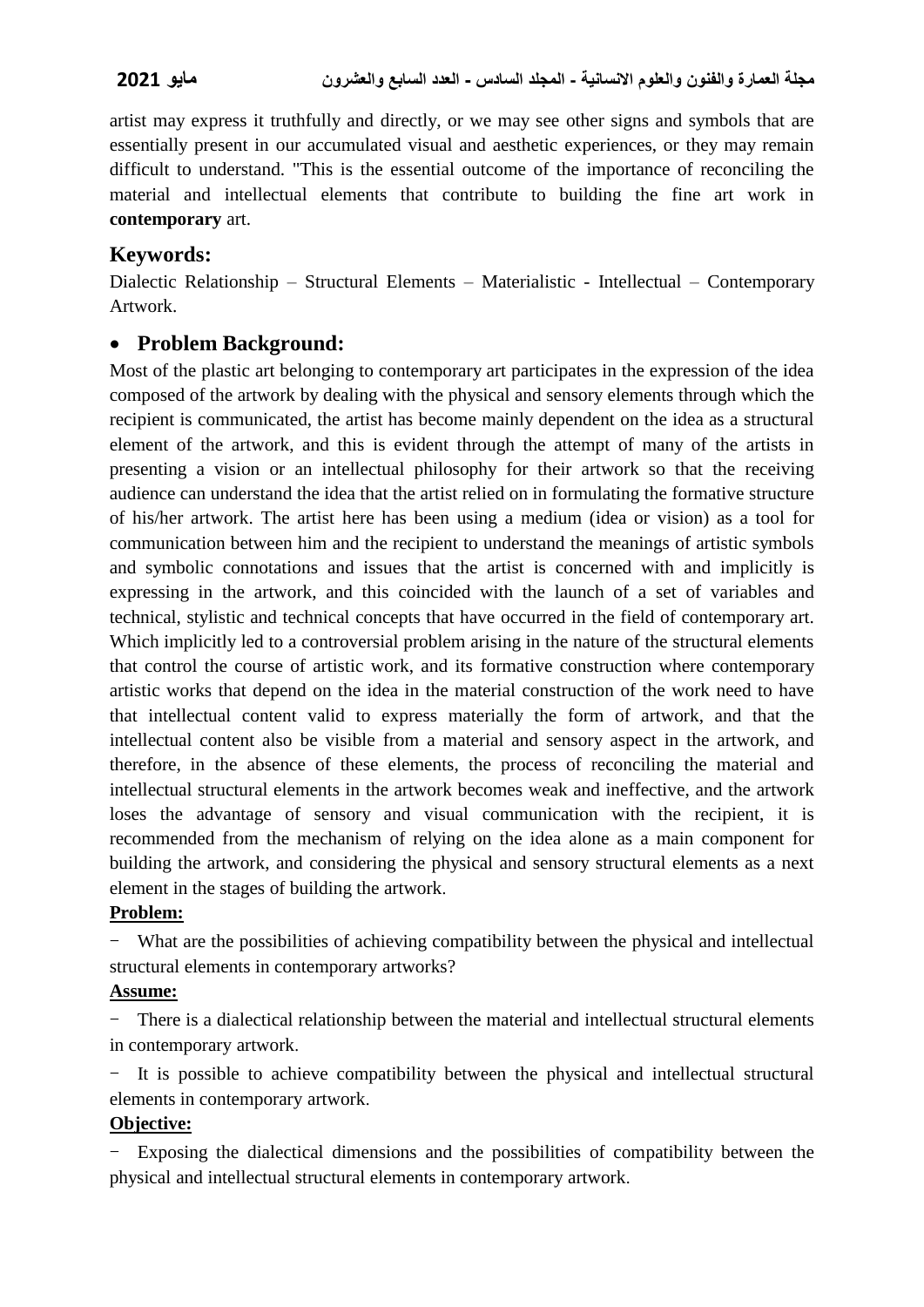#### **Importance:**

- Study one of the problems of contemporary fine art works.
- Researching contemporary artistic currents, and their reflections on plastic art.
- To provide an analytical view of contemporary plastic art works that have been influenced
- by its structural, material and intellectual structural elements.

#### **Methodology:**

The research follows the descriptive analytical approach in presenting and analyzing data within the theoretical framework of the research, as follows:

#### **Theoretical Framework:**

Studying the concept of dialectic philosophically and clarifying its relationship with contemporary plastic art.

- Study the practice of art in the light of the contemporary principle and the accompanying criteria, concepts, and variables.

- Study the possibilities of achieving compatibility between the physical and intellectual structural elements in contemporary plastic artwork.

#### **Practical Framework:**

- Conducting an analytical study of a selection of contemporary fine art works that were affected by the dialectical relationship in question.

#### **Boundaries:**

- The limits of research in the theoretical study are limited to the study of dialectics philosophically from the viewpoint of "George Hegel ."

- The limits of the research are limited to identifying the areas of controversy in contemporary plastic art between the physical and intellectual structural elements.

The limits of research in the practical framework are limited to analyzing a selection of contemporary plastic artworks that are associated with "conceptual art."

## **Representing the idea as a physical constructive element to achieve harmony in contemporary plastic artwork:**

The artwork consists primarily and essentially through an idea that the artist wants to express in a tangible, physical way, and here the task of art is reflected in the process of achieving harmony between the physical and intellectual structural elements in contemporary plastic artwork, however, the process of reconciling these two elements requires that the physical representation be felt, the idea of artwork is obtained by the artist expressing freely and harmoniously the idea of artwork in a way that ensures that the physical elements that make up the image of the artwork are sufficiently expressive of the idea, and convey it tangibly to the recipient. In this context, "Hegel" sees that there are three conditions for this element to be realized, namely: "(that the content of the idea is valid for representation in a formative way that expresses the image of the artwork in its final form - that the content of the idea is felt within the visual framework of the artwork and is not abstract - that the process of achieving compatibility between the structural elements of physical and intellectual work of art has the same effect on the receiver). " From the foregoing, it is clear that the three conditions that Hegel stipulated to achieve harmony between the idea and its perceived representation in the artwork in a material way aim to become the final image of the artwork to be integrated, and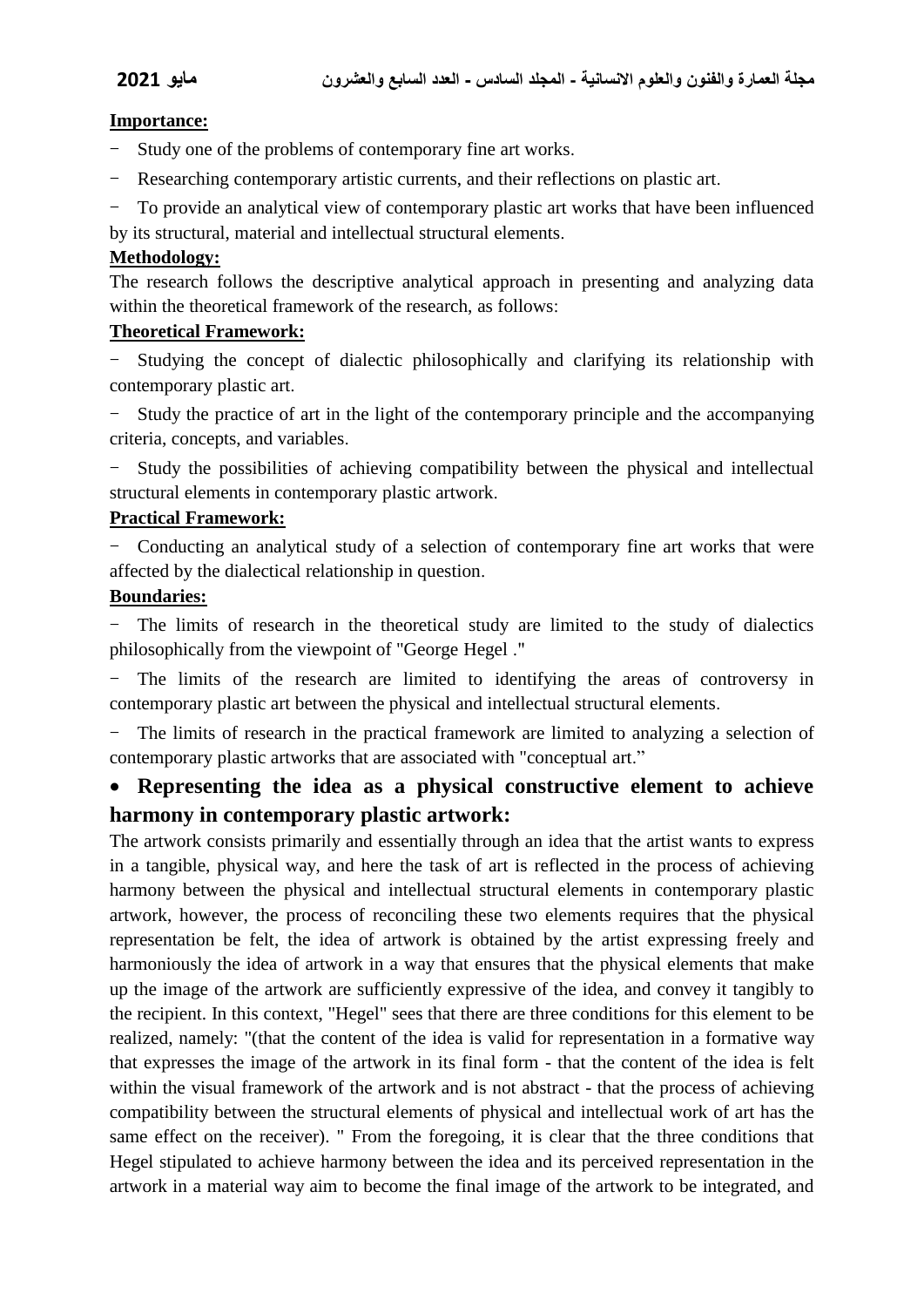that without these requirements, this compatibility process becomes weak and loose and degrades the amount of artwork.

From the foregoing, there is the possibility to achieve the desired harmony between the physical and intellectual structural elements in the artwork, through "thinking about the shape", that is, the idea of the contemporary plastic artwork should be formulated through following an intellectual methodology that requires thinking on the material side of the shape of the artwork in parallel with thinking of the basic idea of the artwork. The physical medium that expresses the form in the artwork (colors - shapes - readymade materials - various materials - the surface of the artwork) should achieve compatibility among them and the founding idea of the artwork, so the form in the contemporary plastic artwork involves an organizational process of expressive connotations that in turn carry the implications. The formal and intellectual work of art, as the process of organizing to express in contemporary art work necessarily leads to enhancing the conceptual significance of the idea of art work, as it contributes to achieving unity and balance for the overall structural elements (material intellectual) of contemporary art work.

With regard to the receiving audience, there is a large category of it expressing its rejection of contemporary art works, due to the fact that it lacks to express their aesthetic expectations or what is appropriate for their aesthetic tastes. The recipient audience for art can be realized in works of modern art or classical artwork. In addition to achieving harmony between the physical and intellectual structural elements in contemporary artworks, it would achieve artistic and aesthetic values that contribute to the lining of the sculptural dimensions of the artwork. The contemporary artwork is not determined by its aesthetic subject to the topic that the artist deals with from his point of view, the subject of contemporary artwork lies beyond the subject .

The visual discourse of contemporary art "is concerned with incorporating the context and discourse that revolves around the origin and development of the idea of completing artwork. The relevance of contemporary artwork with its temporal and social context has a direct impact on the role that the recipient audience plays with its active participation, as well as on enhancing the presence of the artist discusses his work and defends its worth. " Also, "contemporary art is not reproduced, but is transmitted through verbal and visual transmission, and reliance on narrative methods that play an important role in the possibility of expanding the field of artwork and understanding beyond the subject." This may happen for two reasons, either because there is no longer a fundamental subject of contemporary plastic artwork, as in arts trends (such as preparation in space - conceptual art - performance art), and other contemporary artistic trends. Or because the artistic topic is no longer of value as in classical artwork, such as the artistic direction (Ready Made Art) and thus the narrative methods that accompany the artists of these trends become essential to contemporary artwork, but rather become a source of circulation of artwork among the receiving audience.

### **Conclusion:**

1) Contemporary artwork has overlooked the concept of visual expression in calligraphy and color and sought to regulate emotions towards artwork, and changed the concept of expressing a form to express an idea, content and concept.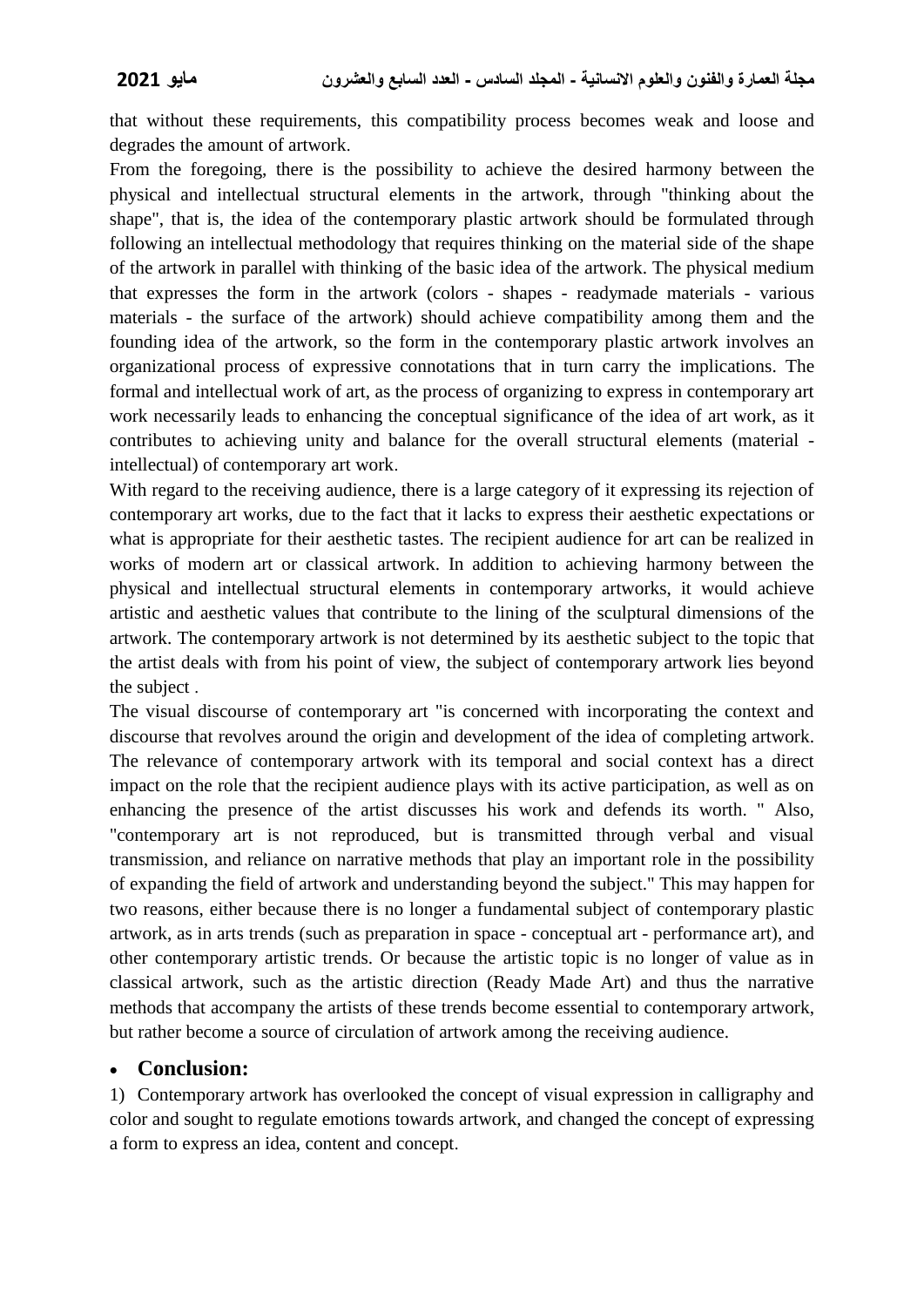2) Most contemporary artists neglect the value of form in their artworks in exchange for expressing the content and idea of contemporary artwork.

3) The logical product of relying on the idea in artwork such as the conceptual direction in art has led to the formal complexity with regard to the visual taste of the recipient, and therefore the artwork has become unfamiliar despite its tendency to renew and distance from traditional methods of art practice.

4) The process of neglecting the value of the figure in contemporary plastic artwork was mostly not intentional, as it may happen that the figure is neglected in the artwork in order to express the idea automatically.

5) In the midst of research on the stylistic capabilities of implementing contemporary plastic artwork, the artist ignored the figure as an artistic and aesthetic value in the artwork.

6) What is known as contemporary art from the viewpoint of the receiving audience has become an art that presents various forms of reality but does not provide solutions or facts with regard to reality.

7) It has become necessary in the concept of contemporary artwork to emphasize the communication between the artistic impact of the work and the recipient, for the artwork here may not remain, but the artist wants his effect to remain with the recipient.

#### **Recommendation:**

1) Conducting more research studies on contemporary problems in plastic art work.

2) Conducting further study on the dialectics that accompanied the emergence of the concept of contemporary art, the most important of which is the dialectic of the relationship between the nature of the physical structural elements of artwork and the artist's skill.

3) Provide critical analytical insights to keep pace with the changes that have occurred in the contemporary plastic artwork due to changing concepts.

### **References:**

Abo Melhem, Ali. Fi algamalyat – nahw roaya gadeeda ela falsafet elfan, Bayrout: Almoassa algameaya lelderasat w alnashr w altawzeea, 1990.

Amhaz, Mahmoud. Alfan eltashkeely almoaser (1870 – 1970) altasweer, Bayrout, dar elmosalas, 1986.

Hegel, George. Targmet: tarapishi, George, Almadkhal ela Elm Algamal, Bayrout: dar Eltaleeaa, 1978.

Obaydat. Abdullah Hussein w Alshakran, Kasem Abdel Kreem w Khaled, Mahmoud Ahmed. Tafaolat altaabeer elfany bayn eltasweer alfotoghraphy w altashkeel almoaser, Almagala Alordoneya lelfonon, eladad 1 – elmogalad 12 (2019): 81 -106.

Abo Zeid, Emad Abdel Nabi. Alwasaaet Almotaadedda fi fonon ma baad elhadatha w taghayor almafaheem elgamalya, magalet bohooth fi eltarbeya elfaneya w alfonon, eladad 13 – elmogalad 13 (Decemeber 2004): 173 -192.

Ragi, Mekki Omran w Mohamed, Samerh Fadel. Gamalyat Almadmoun fi Alfan Elmafaheemy, Magalet Kolyet Altarbeya Alasaseya leloloom eltarbaweya w alinsanya, Eladad 30, (December 2016): 380 – 400.

Available At:<http://edu.uokufa.edu.iq/archives/7644>